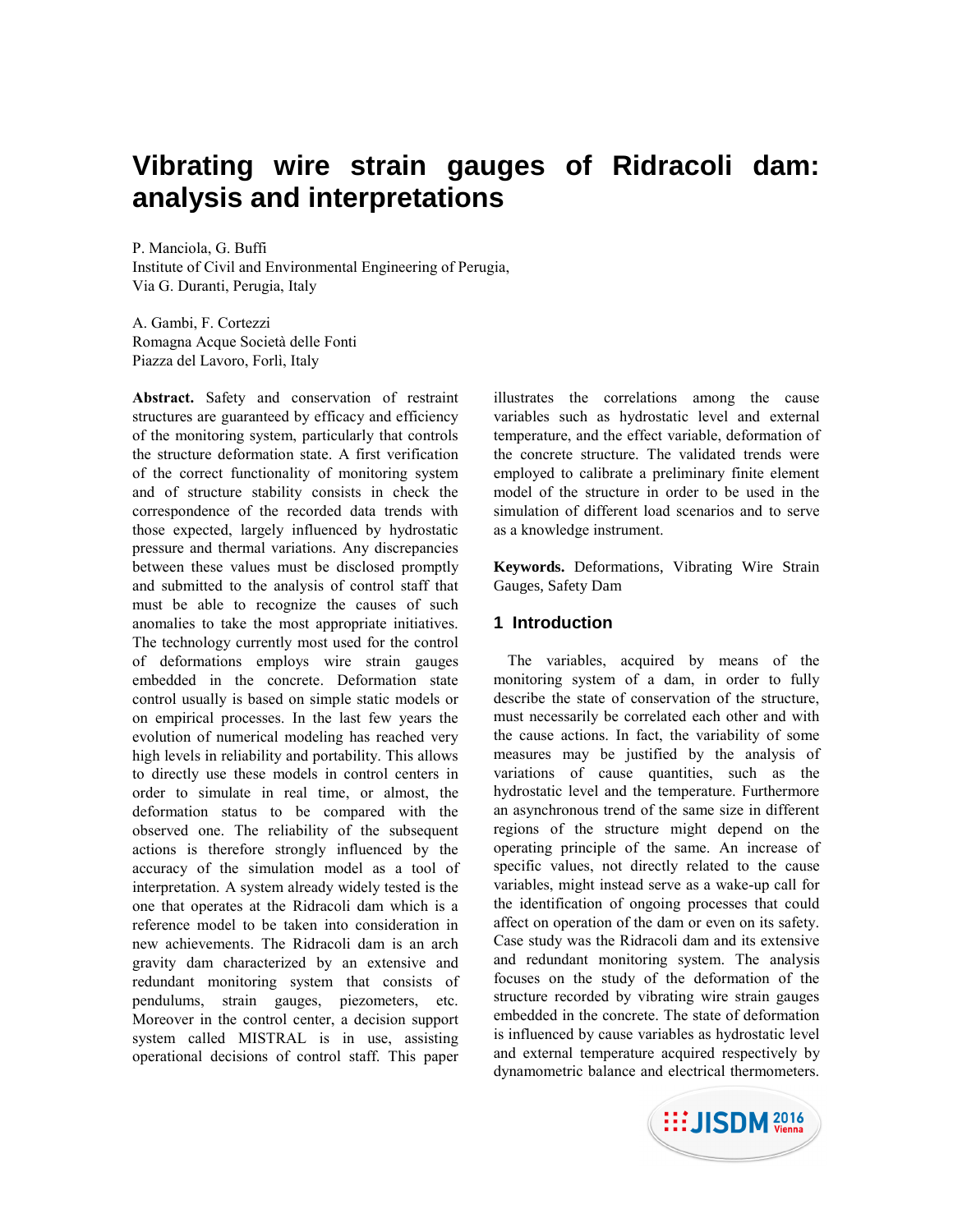The reference to the theoretical behavior of an arch restraint structure subject to hydrostatic pressure and temperature loads allows to compare the observed data with that is theorized by the literature and to find so correspondence of the proper operation of the structure in the theoretical experience. Furthermore, the use of a finite element model of the structure, subjected to hydrostatic and thermal loading conditions similar to those observed in the period of analysis, allows to obtain a deformation state comparable to the real one thus having confirmation of a linear elastic behavior under ordinary loads. The calibration of the model on validated initial data enables to extend its use to situations of different loads and to estimate previously the behavior of the structure. The objective is to minimize the failed areas in the identification of possible critical states. Some papers on systems architectures used in the active control of civil structures and dams are those of Lazzari and Salvaneschi, Comerford et al. and Cade et al.. Similarly works of reference for the case study discussed in this paper are those of Lancini et al., Masera et al. and Marini et al.. Then a possible evolution of the study of correlation between cause and effect variables that affect restraint structures is discussed, by means the use of neural networks, by Mata J..

# **2 The Case of Study: The Ridracoli dam**

## **2.1 Place and Structure**

The Ridracoli Dam, owned by Romagna Acque Società delle Fonti S.p.A., is located in the Forlì-Cesena province, Emilia Romagna, Italy. The primary use of the reservoir is to provide drinking water through adjusting, during the year, of the Bidente river flow. The dam is the water supplier of 48 municipalities distributed in the Forlì-Cesena, Ravenna and Rimini provinces and, since 1989, of the Republic of San Marino. The secondary function is hydroelectric production. The Ridracoli dam is an arch gravity dam, in simple concrete, with an height 103.5 m and a crest length 432 m. The dam body is a double curvature structure, symmetric with respect to the main section, resting on a foundation pulvino which extends around the entire perimeter of the excavation. Both the

upstream and downstream face are curved according to specific analytical laws, giving to the arcs along the horizontal sections from the center to the sides and to the vertical section from the top down thicknesses gradually increasing, in line with the gravity construction type. The dam body is made up of 27 ashlars with an independent static operation in such a way as to ensure the deformations of the structure as a result of the increase of the hydrostatic level and of other actions such as the temperature and to avoid in this way the concrete cracking.

# **2.2 The monitoring system**

The control of the behavior of the structure, of the rock basement, of the banks of the reservoir and of the downstream rocky slopes is achieved through a complex monitoring system active since the construction phase. Most of the instruments and of the measuring points are located in five radial sections of the structure: the key section, the two lateral and the two intermediate. In the warden's house the centralized reading of about 284 instruments of a total of 985 takes place. Data acquisition is done, with different temporal frequencies, by automatic selection of panels placed in the tunnels of the dam, which are in contact with the individual measuring instruments and by manual measurements. The automatic data are stored in a computerized system called INDACO, active since 1992 it is connected in line with the centre CESI - ISMES of Bergamo. It allows the design of trend diagrams of variables, the storage of measurements and the comparison, in real time, of the current behavior of the structure with that provided by a theoretical model. The latter is contained in MISTRAL, a decision support system, which analyzes and filters the data from 42 automatic tools deemed significant for the identification of the state of the structure. In a dual way at the on-line control, a further off-line control is expected; it is based on the totality of the manual and automatic data stored in MIDAS system in order to validate the correct operation of the structure.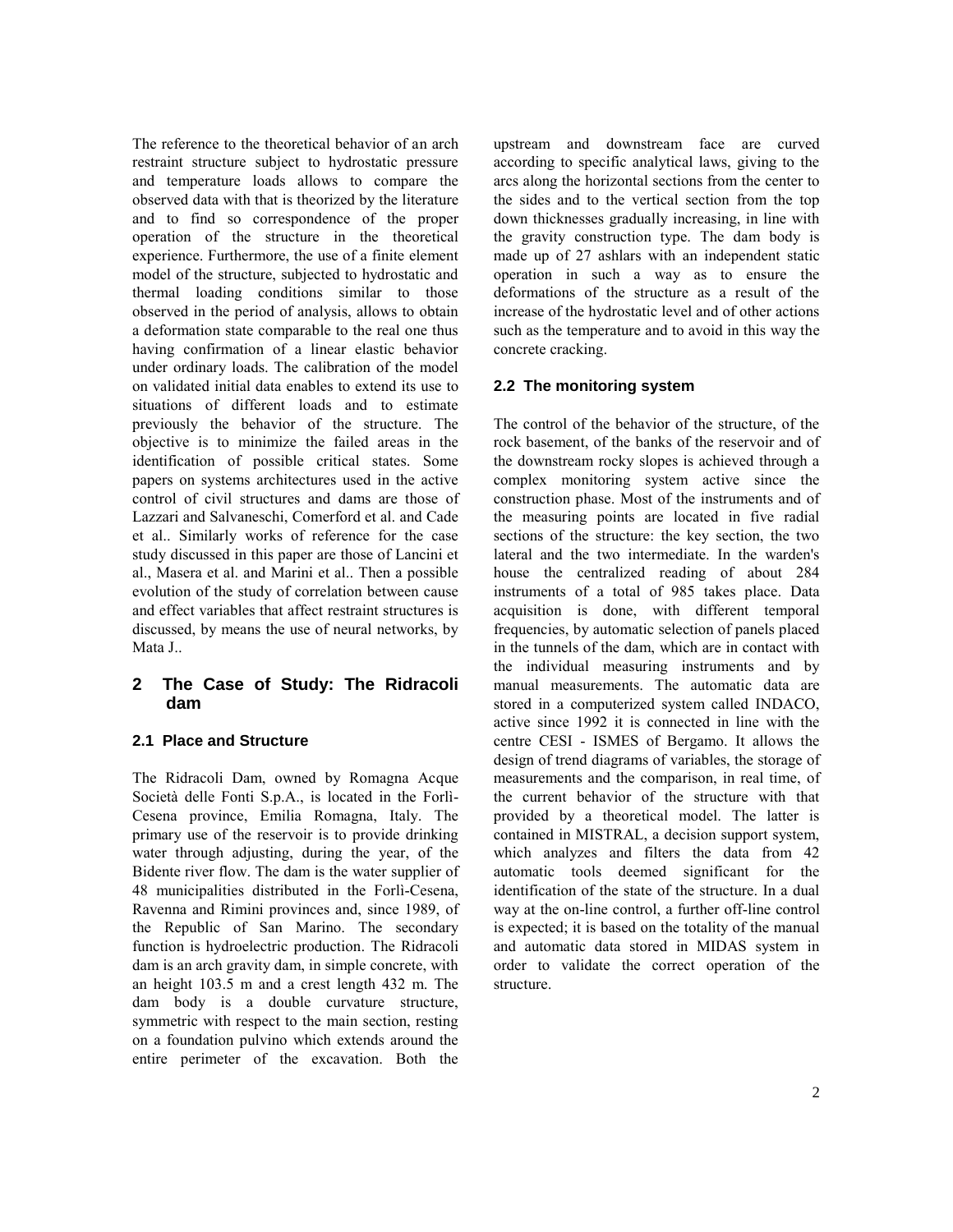#### **2.3 Analyzed Variables**

As part of this work, the cause variables that have been taken into account are the hydrostatic level and the outside temperature, the effect quantity is instead the concrete deformation of the structure.

• Hydrostatic level

The primary tool that makes reading is the dynamometric balance, it detects, records and transmits hydrostatic level with great accuracy and extended measuring range. It is based on the lever principle of the first type, it presents the hydrostatic pressure outlet and the level meter disposed below the height of the reservoir minimum level. The tool allows the reading of the level at the installation place and in the warden's house. The validation of the measurement is also realized by reading staff gauges placed in the rock of the right side.

• Temperature

The temperature measurement is performed by electrical thermometers and also by vibrating wire tools used for other measures such as strain gauges. The temperature of the concrete, of air and of water is detected. Thermometers that detect the outside temperature are placed in the key section 1-2, and in the lateral ones 10-12 and 9-11, respectively in the right and left sides.

• Deformation

The measurement of the unitary deformation is carried out by vibrating wire strain gauge (Figure 1) embedded in the concrete and it is associated to the elongation of a vibrating wire of known characteristics. The strain gauges are applied in particular star configurations known as "rosettes" in such a way as to obtain values of strain along the application directions; within the structure are present rosettes of 2 or 4 instruments, arranged in the plane as shown in Figure 2. Rosettes, characterized by four instruments, control the deformations on the horizontal and vertical directions and on the two directions at 45°, the rosettes with two strain gauges analyze instead only the horizontal and vertical deformations. The tools are installed in the plane that is tangent to the surface of the dam and they are placed in the main section 1-2, Figure 3, in the left and right ones, respectively, 9-11, 15-17, 25-27 and 10-12, 16-18, 26- 28.



**Fig. 1** Explanatory drawing of a vibrating wire strain gauge



**Fig. 3** Position of strain gauges in the main section 1-2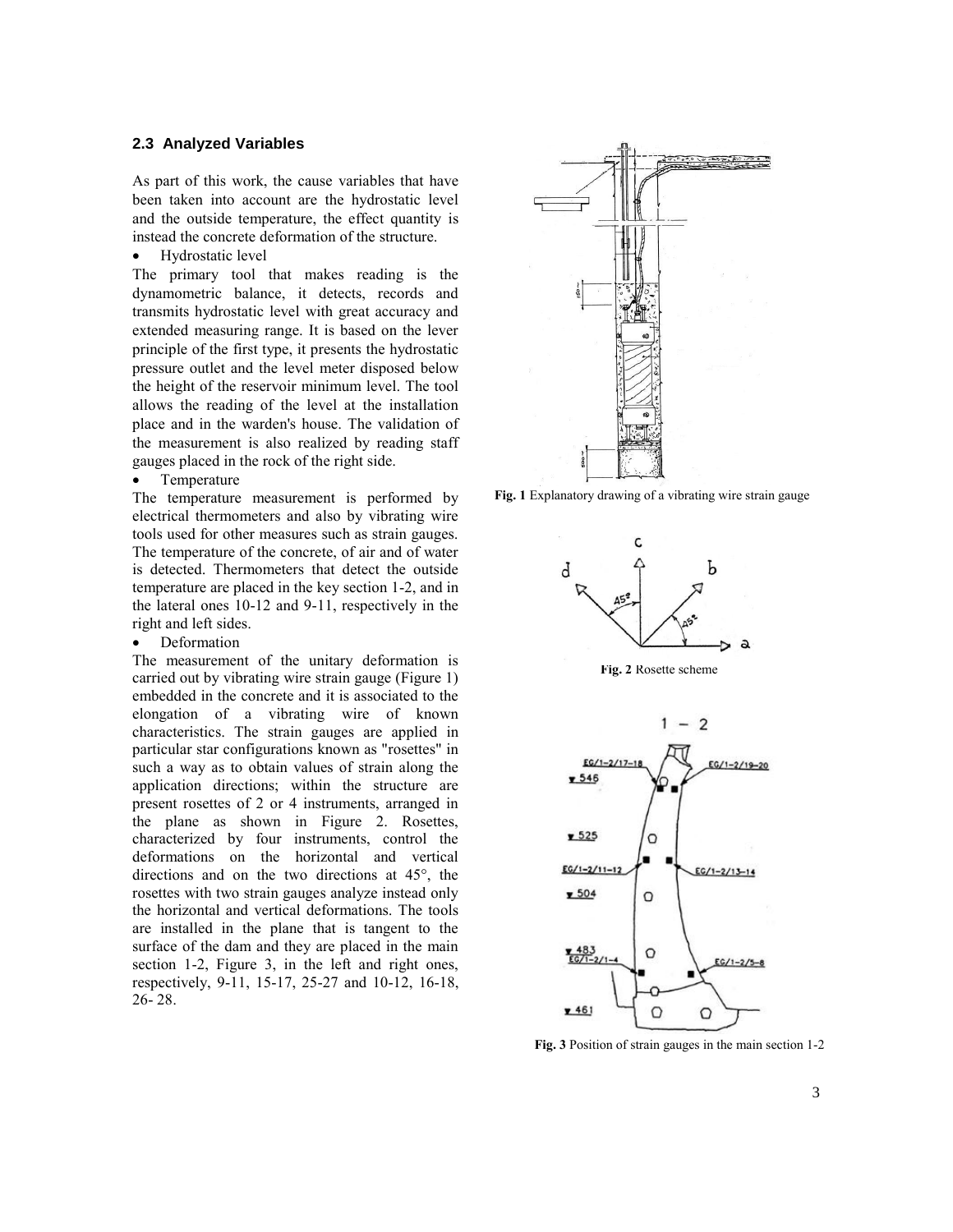

**Fig. 4** Hydrostatic Level, External Temperature, Upstream Horizontal Deformation EG/1-2/1, Downstream Horizontal Deformation EG/1-2/5

## **2.4 Recall of descriptive analysis**

Theoretical recalls of the method used to establish the correlation between two variables are exposed. Starting from the covariance and the standard deviations of two random variables X and Y, the index of Pearson quantifies the possible linear relationship between them. The Pearson's index is given by the ratio between the covariance of the two variables and the product of their standard deviations and assumes values between -1 and +1:

$$
\rho_{XY} = \sigma_{XY} / (\sigma_X \cdot \sigma_Y) \tag{1}
$$

The extreme values are assumed only if a variable is a linear function of the other: in an inversely proportional manner(-1) or directly proportional manner(+1) with a probability equal to 1. The correlation index takes the value 0 if the two variables are independent, and therefore a variation of one does not influence the other and vice versa, and they are said to be uncorrelated.

#### **2.5 Correlation between Hydrostatic Level – Temperature – Deformation**

The structure deformations are mainly related to the variations of hydrostatic level and temperature. Their variability determines accordingly a change in the trend of the deformations that have different behavior depending on the area of the analyzed structure. The rosettes composed of four strain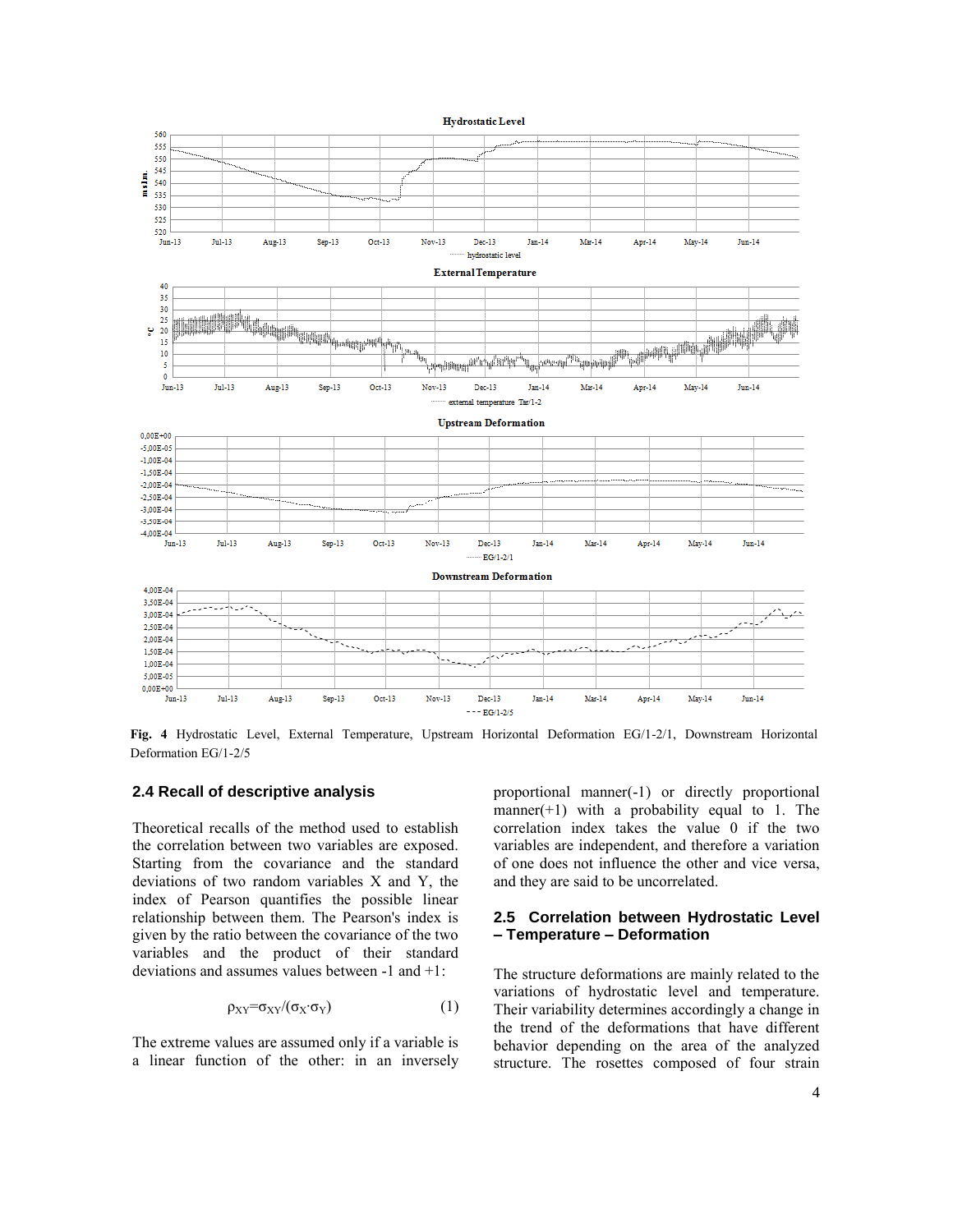gauges are located in the lower part of the dam body both upstream and downstream while, those characterized by just only two strain gauges have been installed in the upper arcs. In the analysis of monitoring data, the strain gauges placed in the main section were used, they best explain the deformation behavior of the structure. In particular, the strain gauges placed along the horizontal direction within the rosettes of section 1-2 were taken into account, Figure 3. The analysis of the concrete temperature was performed using strain gauges that also act as thermometers. Figure 4 shows the trends, in the range 06/30/2013 - 01/07/2014, of: i) deformation of the strain gauges in the main section arranged along the horizontal direction; ii) hydrostatic level; iii) external temperature. The analysis of the performance and of the values assumed by the Pearson's index shows that the upstream deformations along the horizontal direction at 479 m s.l.m. (EG/1-2/1) are highly correlated with the hydrostatic level and they tend to decrease with increasing of the latter ( $\rho_{XY}$ =-0.98). The dependence of the deformation by the concrete temperature appears less evident  $(\rho_{XY}=0.48)$ , probably due to the high thermal inertia of the dam body at this altitude as well water mass. However, it is clear the tendency that, at the increasing temperature of the concrete, the structure is affected in this zone by a decrease of compression translatable into an increase of the deformation. The strain gauge EG/1-2/5, near the downstream face at the same height, records instead a strain that does not appear correlate with the hydrostatic level  $(\rho_{XY}=0.00)$ , perhaps influenced by the surface temperature; the correlation of deformations with air and concrete temperatures is much more evident, in accordance with the functioning theoretical principle of the structure which in this area provides for a decrease of the deformation due to the increase of temperature that means an increase of compression. The strain gauge EG/1-2/11 is placed at 519.50 m s.l.m. near the upstream face of the main section. It has, as its analogue placed at a lower level, a recording of the deformation strongly correlated to the hydrostatic level showing a decrease of the measure at increasing of the water height. The strain is weakly correlated with the temperature, although these two variables appear directly related. The strain gauge EG/1-2/13 has a deformation that shows an inverse correlation, even if moderate, with the hydrostatic level, although the theoretical principles suppose a tendency to decompression in the main section following the

increase of hydrostatic pressure. The divergence causes of the results are to be found in the greatest influence on the data by the external temperature rather than by the hydrostatic level. The deformation is instead strongly inversely correlated to the temperature, also showing here a tendency to the compression of the structure at an increase of temperature. At 546 m s.l.m., the strain gauge EG/1-2/17, placed near the upstream face, measures a deformation still strongly inversely related to the hydrostatic level, although less than that detected by the corresponding strain gauges placed at lower altitudes; the cause of this reduction is to be found in the strong correlation between measured deformation and the temperature, in fact in this case, although the strain gauge is near the upstream face, the area is not more screen nor by a high thickness of the dam body, since it is located at high altitude, nor by water, being this area, for a certain period during the year, above the hydrostatic level. Moreover in this area there is a tendency to a decompression of the arc with increasing temperature, as witnessed by the strong positive correlation between strain and temperature. Finally the strain gauge EG/1-2/19 placed near the downstream face has the same discrepancy in the correlation between deformation and hydrostatic level that there was in the similar EG/1-2/13, compared to the latter, the dependence of the measured deformation by the temperature is even higher being the instrument in a more exposed position. As the similar strain gauges placed near downstream face at a lower altitudes, the EG/1-2/19 shows a deformation which witnesses a tendency to compression, evidenced by a decrease of the strain, at the increase of temperature, according to the principle of theoretical operation.

#### **2.6 Preliminary solid modeling of Ridracoli dam**

The three dimensional model of the dam body and of the foundation has been created by the digital reconstruction of project geometry. The creation of a mesh model allows to obtain the input file for a FEM program(Finite Element Method). The loads application, the characterization of materials and of constraints and the subsequent static analysis were made in the ABAQUS program post-processor. The material that summarizes the whole model has an elastic and isotropic constitutive law.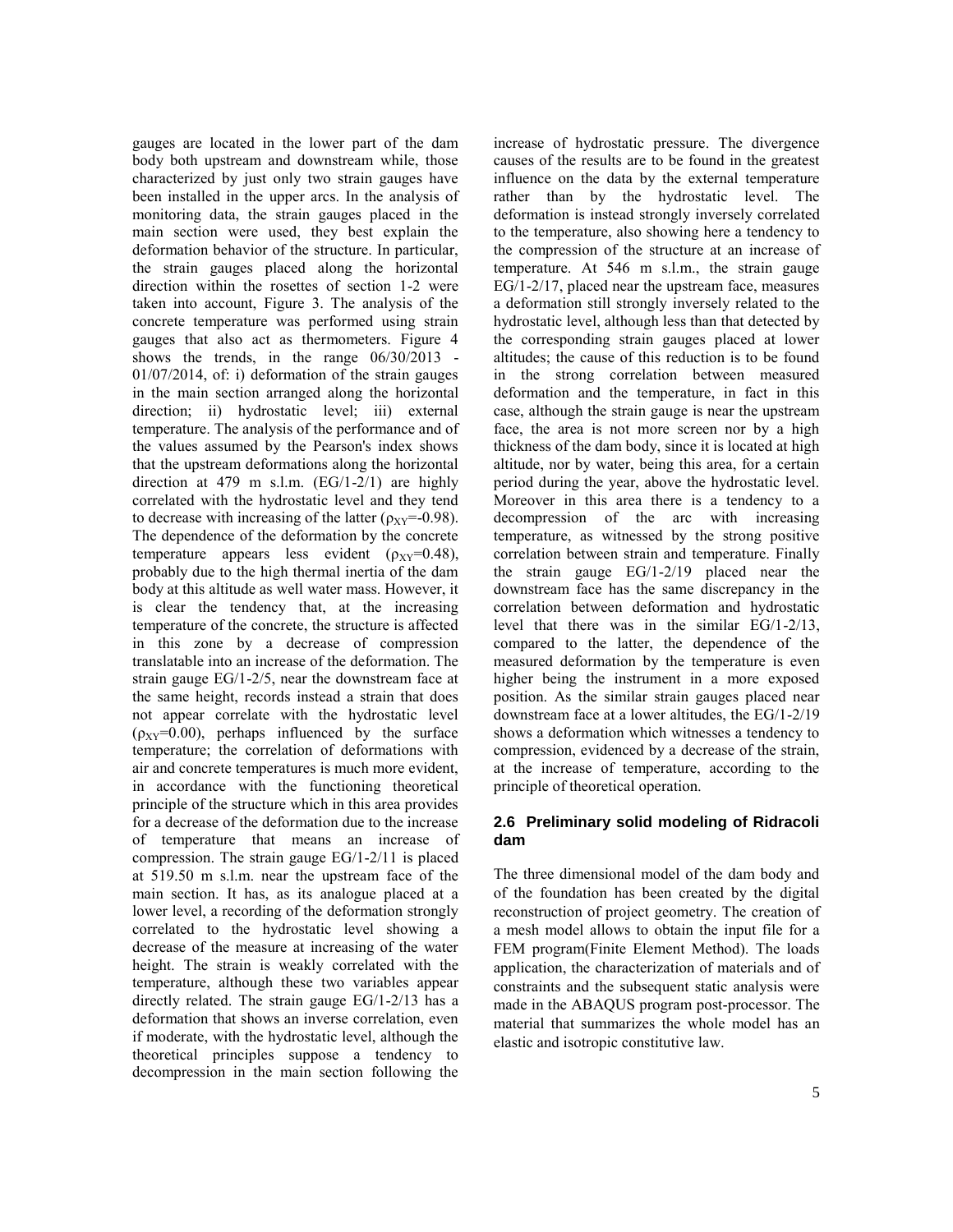|               | Hydrostatic | External temperature |
|---------------|-------------|----------------------|
|               | level       | $TAr/1-2$            |
| $EG/1 - 2/1$  | $-0.98$     | 0.19                 |
| $EG/1 - 2/5$  | 0.00        | $-0.93$              |
| $EG/1 - 2/11$ | $-0.97$     | 0.28                 |
| $EG/1 - 2/13$ | $-0.56$     | $-0.89$              |
| $EG/1 - 2/17$ | $-0.70$     | 0.79                 |
| $EG/1 - 2/19$ | $-0.50$     | $-0.92$              |

**Tab. 1** Pearson Correlation Coefficient ρ – ε/Hydrostatic Level/External Temperature

**Tab. 2** Pearson Correlation Coefficient ρ – ε/Concrete Temperature

|                               | Concrete Temperature EG/1-2/4  |  |
|-------------------------------|--------------------------------|--|
| $EG/1 - 2/1$<br>(upstream)    | 0.48                           |  |
|                               | Concrete Temperature EG/1-2/7  |  |
| $EG/1 - 2/5$<br>(downstream)  | $-0.70$                        |  |
|                               | Concrete Temperature EG/1-2/12 |  |
| $EG/1 - 2/11$<br>(upstream)   | 0.24                           |  |
|                               | Concrete Temperature EG/1-2/14 |  |
| $EG/1 - 2/13$<br>(downstream) | $-0.96$                        |  |
|                               | Concrete Temperature EG/1-2/18 |  |
| $EG/1-2/17$<br>(upstream)     | 0.97                           |  |
|                               | Concrete Temperature EG/1-2/20 |  |
| $EG/1 - 2/19$<br>(downstream) | $-0.99$                        |  |

The mass density is  $2470 \text{ kg/m}^3$ , the Poisson's ratio is 0.2 and the elastic modulus is equal to the value of 30738  $N/mm^2$ , resulting by the arithmetic mean of the values obtained by compression tests on concrete specimens. The model is stuck to the ground and is subject to gravity, thermal loads and hydrostatic loads. To quantify the effects of external actions on the deformation, two different hydrostatic levels were taken into account: 532.8 m s.l.m. (water height =  $64.8$  m) and  $546.54$  m s.l.m. (height water  $= 78.54$  m), respectively, recorded at 8:00 am of 01/01/2008 (external temperature = 1

°C) and of 01/08/2008 (external temperature =  $21.7$ °C). The results appear to be consistent with the empirical findings derived by the registered data by the monitoring system analyzed in the paragraph §2.5. The variation of the reference deformation status was obtained from the measures acquired by the strain gauges placed in the main section along the horizontal directions at 8.00 am of 01/01/2008 and 01/08/2008. The zero reading of the deformation state is not known and the analysis of its absolute value is therefore meaningless, the variation Δε is therefore analyzed. The order of magnitude of the deformation,  $10^{-06}$ , and the evolutionary trend are the same in the case of the observed data and in the case of those obtained from the finite element model. The response in the elastic range of the structure under ordinary loads as well the goodness of the preliminary model are confirmed. The difference that is found in the values of significant digits can however be justified in the approximations in terms of constraints and of rheology introduced in the schematization. Figures 5, 6 show the deformation states of the structure by the application of two different load scenarios in terms of hydrostatic level and temperature which were taken into account during the two days.

#### **3 Conclusions**

The study of the deformation state of restraint structures such as those real allows to calibrates solid finite element models to simulate their behavior during different load scenarios. The tendency of the strain state may be different depending on the area of the analyzed structure varying external stresses. A possible inconsistency of the measures by the expected behavior must be analyzed in a critical way, being able to be justified by the influence of a cause magnitude rather than another, or by any of those considered. The interpretation of each situation plays therefore a key role. Different scenarios may be simulated by means of finite element modeling programs. Reproduction definitely includes real situations already analyzed and monitored in order to calibrate the model and then be able to use, so suitably refined and validated, in the simulation of scenarios that have not yet affected the structure. The model presented here is definitely preliminary but demonstrates a behavior close to that of the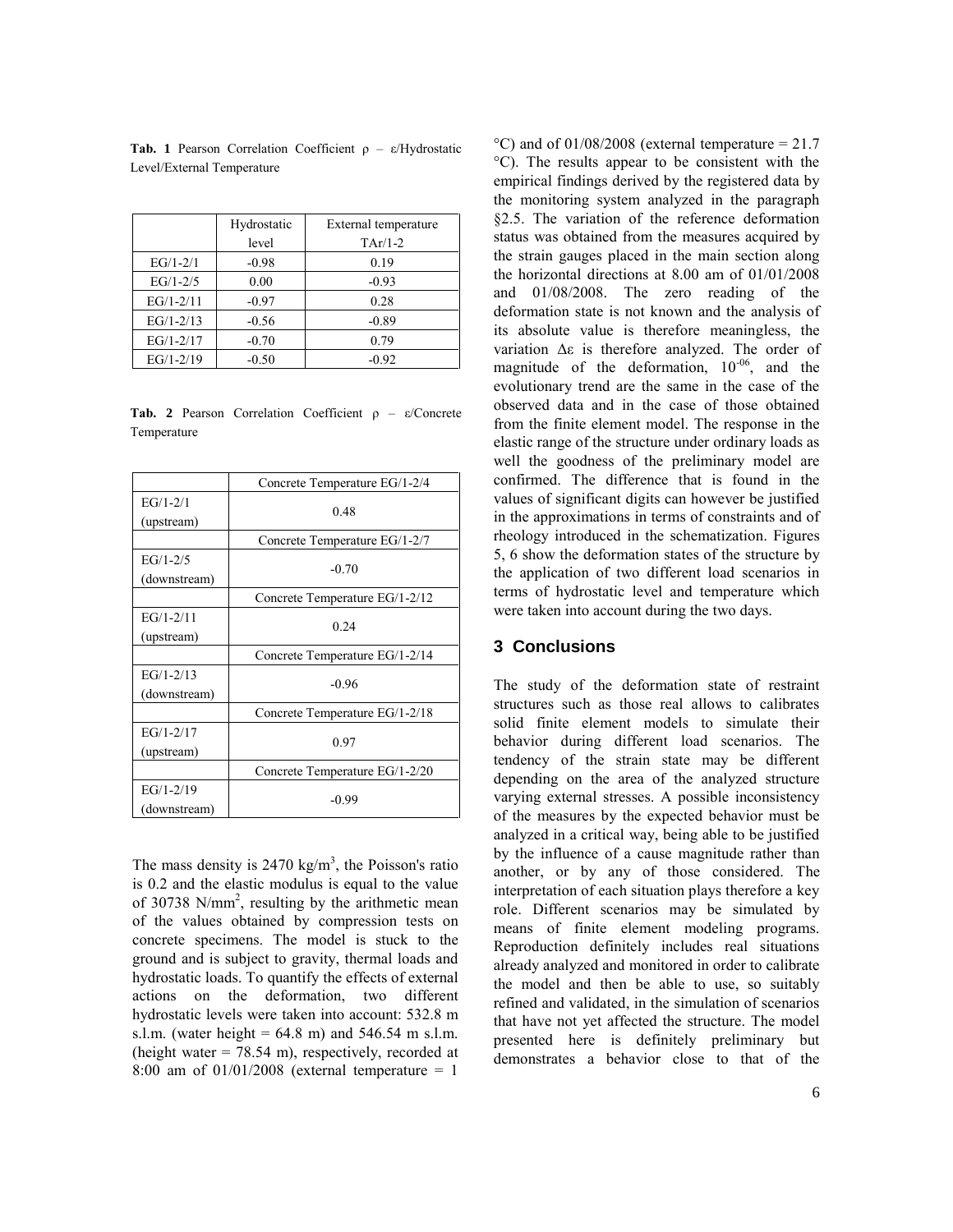structure, thus being able to allow, after further additions, the simulation of scenarios certainly more complex and of greater interest. The further objective of the work is to provide a finite element model that includes, in addition to the dam body, ancillary works of the structure such as the dissipation basin, the concrete blocks ballasting in the sides as well as a potion of soil for an extension at least equal to the height above ground of the structure; the representation of the spillways and the joints between the ashlars is just as important, in fact these singularities have a significant effect on the states of deformation and stress. An exhaustive calibration of the model on validated empirical data obtained by the measures of the monitoring system will make autonomous the simulation tool. Calibrating the model with the cause variables that acting on the dam, any anomalies of the monitoring system and of the behavior of the structure can be recognized with a large precision in the localization of the discrepancy through the high meshing degree of the model.



**Fig. 5** Deformations along the horizontal direction E11 downstream face Step 2(78.54 m)